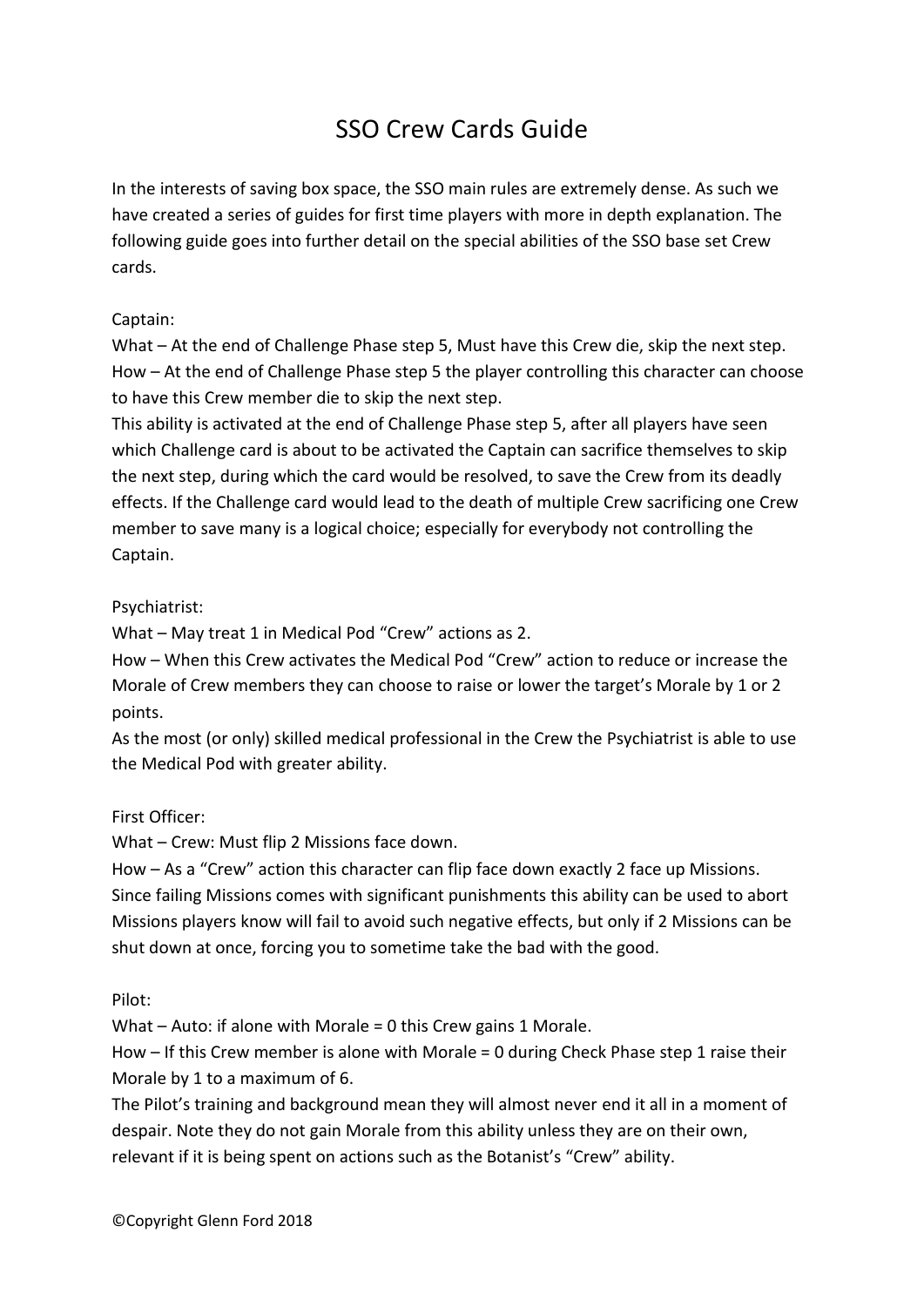# Engineer:

What – Crew: Must reduce Personal Oxygen by 2, May flip 1 Adjacent Location face up. How – As a "Crew" action the Engineer can choose to reduce their Personal Oxygen by exactly 2 to flip an adjacent face down Location face up.

If the Engineer can spend the Oxygen they can use the dry dock manual override outside the ship to reboot any Location. If the Computer Module is shut down or out of reach this ability can be vital. Remember, although face down Locations lose most qualities they retain their colour, meaning that same coloured Locations remain adjacent and different coloured Locations attached. As such the Engineer's ability cannot flip face up an Array from a Pod.

# Logistics Expert:

What – Once per game, during Activation Step 1 deal all Activation cards to players of your choice.

How – Once per game, at any point during Activation step 1, take all unused blue backed Activation cards and deal them one at a time to players of your choice, they may look at them as you deal them.

If players have a complex plan of action reliant on certain players getting specific cards to co-ordinate their actions the Logistics Expert can make certain, once per game, that the plan can come off. The player is free to announce the use of this ability before or after the standard Activation cards are dealt, in case the right cards come out naturally they can reserve the use of this ability for a later turn, or they can deal out the remaining cards. Alternatively, openly aggressive players can use this ability to starve other players of cards for a turn.

# Computer Specialist:

What – This Crew's Location cannot be flipped.

If the Computer Specialist is in danger of having their Location shut down they can hack the system via remote link up to save themselves. This ability stops a Location from being flipped no matter what flips it, the ability is constantly active and cannot be "switched off" by the controlling player. Remember, when randomly selecting Locations to be flipped this ability can make certain Locations not legitimate targets, which might affect the random determination process. Also Crew in the Cryo Pod lose their printed abilities, so a frozen Computer Specialist will not stop the Cryo Pod from being shut down. This ability can be extremely powerful or practically useless depending on the Challenge Deck.

# Astronaut:

What – Crew: Must reduce General Oxygen by 6, Try to increase this Crew's Personal Oxygen by 6.

How – As a "Crew" action the Astronaut can reduce the General Oxygen by exactly 6 in return for their Personal Oxygen being set at 6.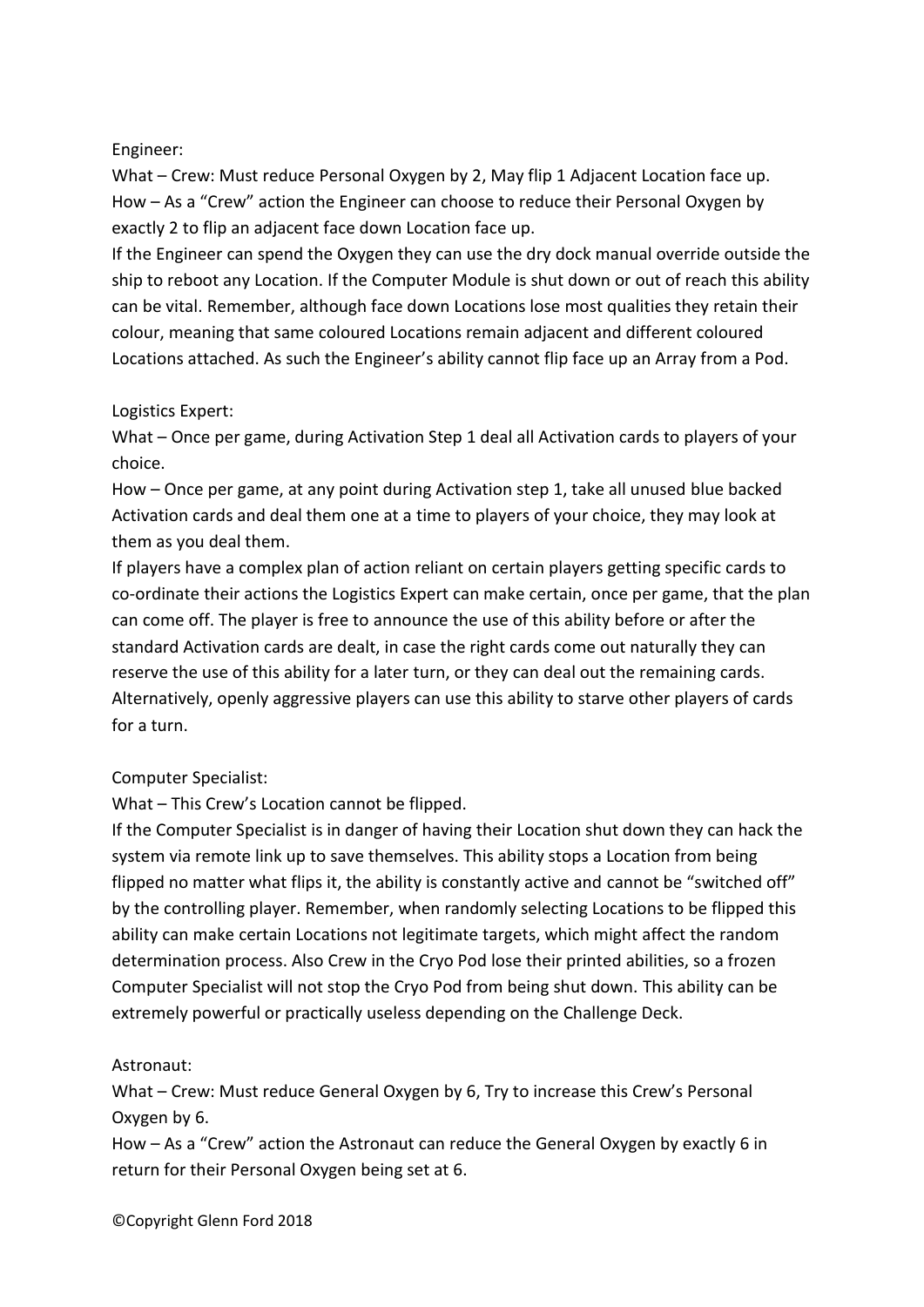This means the Astronaut can load up on Personal Oxygen anywhere, even outside the ship, making them excellent Crew for external Missions. They can even go out and wait for everyone else to catch up. However, this ability can only be used if there is at least 6 General Oxygen remaining and it reduces General Oxygen by 6 even if the Astronaut only gains 1 or 0 Personal Oxygen (because the Astronaut has a maximum Personal Oxygen of 6, if this ability is used when they already have 5 or 6 Personal Oxygen only 1 or even 0 points of oxygen are gained).

## Science Officer:

What – Once per game, look at top 6 Challenge cards, replace in same order. The Science Officer can extrapolate and predict upcoming events, though they are powerless to change them. This ability can be used freely at any point but it is at its most useful after a Mission has been activated and before voting to engage or abort. If the next card to be flipped is for example "Airlock Shutdown" then engaging with "Realign Solar Arrays" becomes a very different prospect.

#### Radio Officer:

What – During Check Phase Step 6 once per game, once per Mission, when in the Radio Pod repeat a Mission card's reward.

The Radio Officer can report successful Mission completion to Mission Control more efficiently, gaining increased rewards. This ability can only be used if the Radio Officer counts as living Crew, is in the Radio Pod and a Mission has its success conditions fulfilled. Deciding to use this ability on a relatively minor Mission in case the Radio Officer is unavailable later or preserve it for the higher reward Missions is often a vital choice.

## Generalist:

What – Crew: Change this "Crew" action to that of 1 other living Crew. This can only be used to copy "Crew" actions, so those on the First Officer, Engineer, Astronaut, Botanist or Trillionaire Backer. All text on this card relating to "Crew" actions becomes that on the copied card, meaning that if the Astronaut is copied 6 Oxygen will still be paid even though only 4 can ever be gained. Also once an ability is copied it becomes permanent, since the Generalist's original ability is lost when changed.

#### Botanist:

What – Crew: Must reduce Crew in Hydro Pod's Morale by Y, increase General Oxygen by Y. How – As a "Crew" action the Botanist can reduce the Morale of any Crew in the Hydro Pod by any amount (signified by Y), to a minimum of 0, in return for raising the General Oxygen by the same total amount.

The Botanist can be anywhere when they activate this ability, they can work other Crew in the Hydro Pod while being in another Location. They can reduce any number of Crew's Morale by any amount. A Crew alone can be used to produce oxygen in this manner, a pair